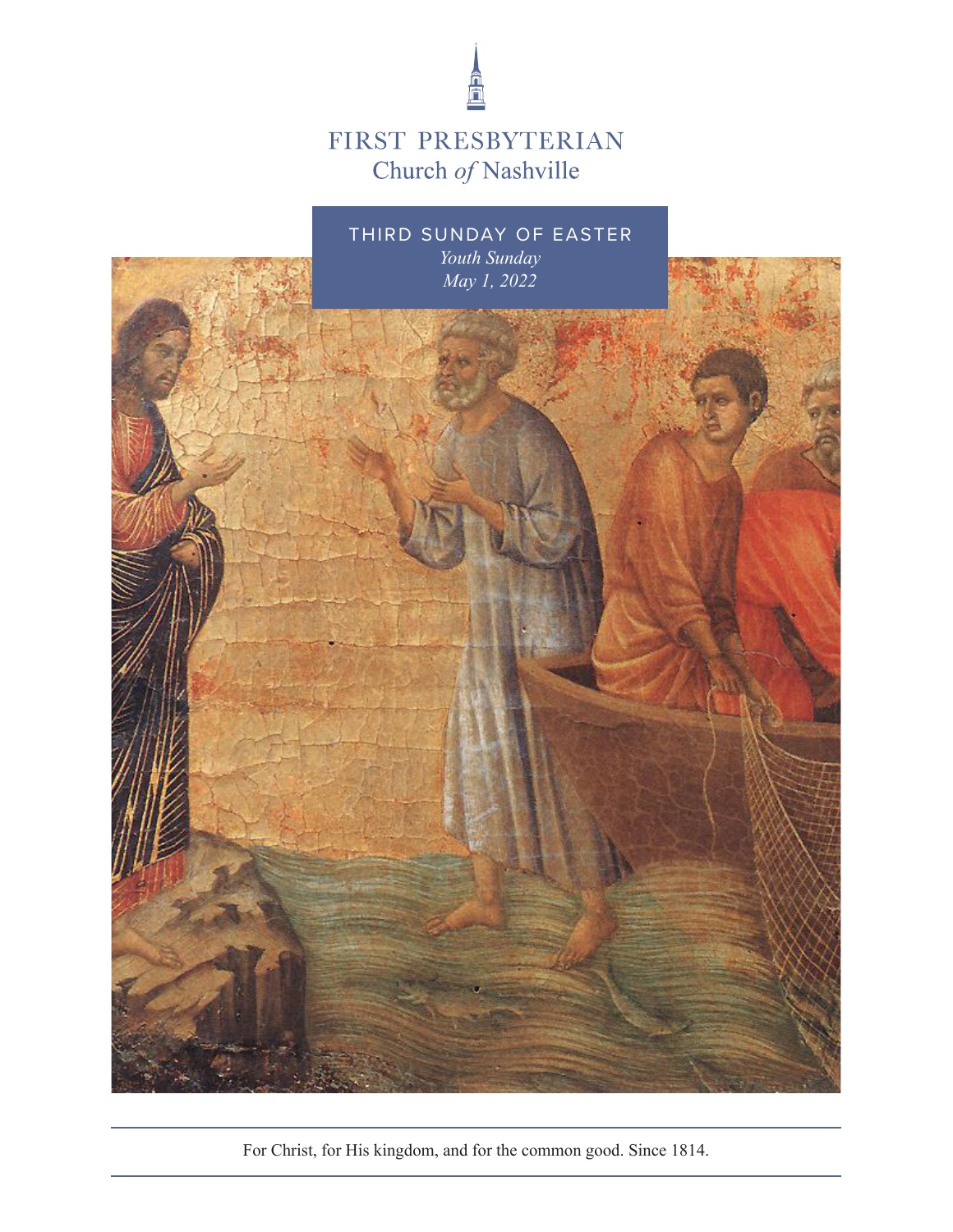### WORDS OF PREPARATION

*On any given Sunday the congregation stands in response to this question during the baptism of a child: "Do you promise on behalf of the church universal, to guide and give Christian nurture to*  [children and youth] and [their] parents by word and deed, with love and prayer, encouraging [them] *to know and follow Christ and be faithful members of his Church? If you so promise, please stand."*

*Today is Youth Sunday. They stand before you today leading worship because you've stood for them.*

### ORDER OF WORSHIP

### CALL TO WORSHIP Claiborne Sifford

- Leader: Called by God, we have come to worship.
- **People: Called by Christ, we have come to follow.**
- Leader: Come, rest your spirits in the Lord.
- **People: We come, hungering and thirsting for the fullness of God.**
- Leader: This is a place of peace and hope, where all may be fed and healed.
- **People: Bring us to the time of healing.**
- Leader: Called by the Spirit, place your trust in God who always draws near you.
- **People: Open our hearts, Lord, to hear your word and feel your presence.**

| *†OPENING HYMN 65                           | Guide Me, O Thou Great Jehovah<br><b>CWM RHONDDA</b> |
|---------------------------------------------|------------------------------------------------------|
| *PRAYER OF ADORATION                        | Hayes Bainbridge                                     |
| <b>MINUTE FOR MISSION</b>                   | Max Hastings, Pierce Hill, Walker Lenderman          |
| FIRST LESSON   Ephesians 3:16–21 (page 977) | Stephen Johnson                                      |

<sup>16</sup> ... according to the riches of his glory he may grant you to be strengthened with power through his Spirit in your inner being, 17 so that Christ may dwell in your hearts through faith—that you, being rooted and grounded in love, <sup>18</sup> may have strength to comprehend with all the saints what is the breadth and length and height and depth, <sup>19</sup> and to know the love of Christ that surpasses knowledge, that you may be filled with all the fullness of God. 20 Now to him who is able to do far more abundantly than all that we ask or think, according to the power at work within us, <sup>21</sup> to him be glory in the church and in Christ Jesus throughout all generations, forever and ever. Amen.

Leader: The Word of the Lord. **All: Thanks be to God.**

†VOLUNTARY *I Sing a Song of the Saints of God (Grand Isle)*  Gerre Hancock

Fred Peters (11:00)

WELCOME Jack Keller (8:30)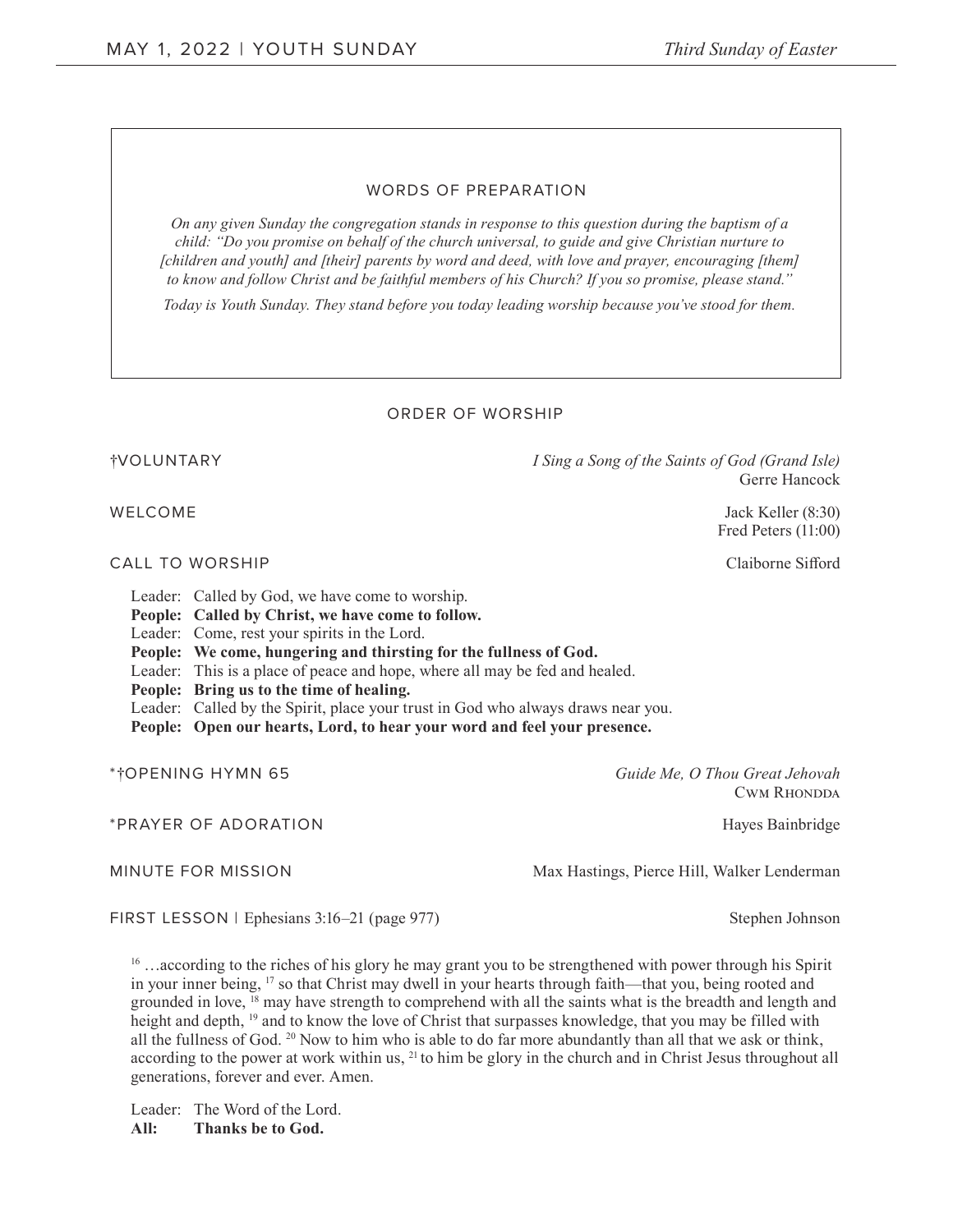### CALL TO CONFESSION EXAMPLE TO CONFESSION

PRAYER OF CONFESSION

**We confess to you, Almighty God, that we do not always acknowledge you as Lord of all the earth. Like Peter, we have denied you. Unlike Peter, we have denied you more than three times. Forgive us and redeem us, for we have not allowed your presence to shine through us with compassion and kindness to our fellow men and women. You, O God, are able to do abundantly more than we can ask or imagine. Nothing is impossible for you. By the power of your Holy Spirit, root us and ground us in communion with you, that Christ may dwell in our hearts through faith. Strengthen us to comprehend and to know with all the saints the dimensions of your love, that we may be filled with all your fullness, God, displaying your glory through all generations. Amen.**

*A moment for silent confession.*

### ASSURANCE OF PARDON

\*RESPONSE OF GRATITUDE *Glory Be to the Father*

**Glory be to the Father, and to the Son, and to the Holy Ghost; as it was in the beginning, is now, and ever shall be, world without end. Amen, amen.** 

\*AFFIRMATION OF FAITH | Apostles' Creed James Johnson

**I believe in God the Father Almighty, Maker of heaven and earth; and in Jesus Christ his only Son our Lord; who was conceived by the Holy Ghost, born of the Virgin Mary, suffered under Pontius Pilate, was crucified, dead, and buried; he descended into hell; the third day he rose again from the dead; he ascended into heaven, and sitteth on the right hand of God the Father Almighty; from thence he shall come to judge the quick and the dead. I believe in the Holy Ghost; the holy catholic church; the communion of saints; the forgiveness of sins; the resurrection of the body; and the life everlasting. Amen.** 

*Whether you are a longtime member or a guest, please mark your presence by signing the friendship pad and greet those seated near you as you pass it along.*

### ‡BLESSING OF THE YOUNG DISCIPLES Wesley Carlton

*During the 8:30 and 11:00 services, children who are age 4, 5, or 6 (not in 1st grade) are invited to join Young Children & Worship.*

### SACRAMENT OF BAPTISM

PRESENTATION OF CHILD Rev. Josh Rodriguez (8:30)

(8:30) Lauren and Tyler Wilson are presenting their son, Bradley John Wilson, for baptism. Assisting Elder is John Hollins Jr.

(11:00) Ashley and Chris Geer are presenting their son, Graves Christopher Geer, for baptism. Assisting Elder is Ellie Billington.

GLORIA PATRI

Dr. Ryan Moore (11:00)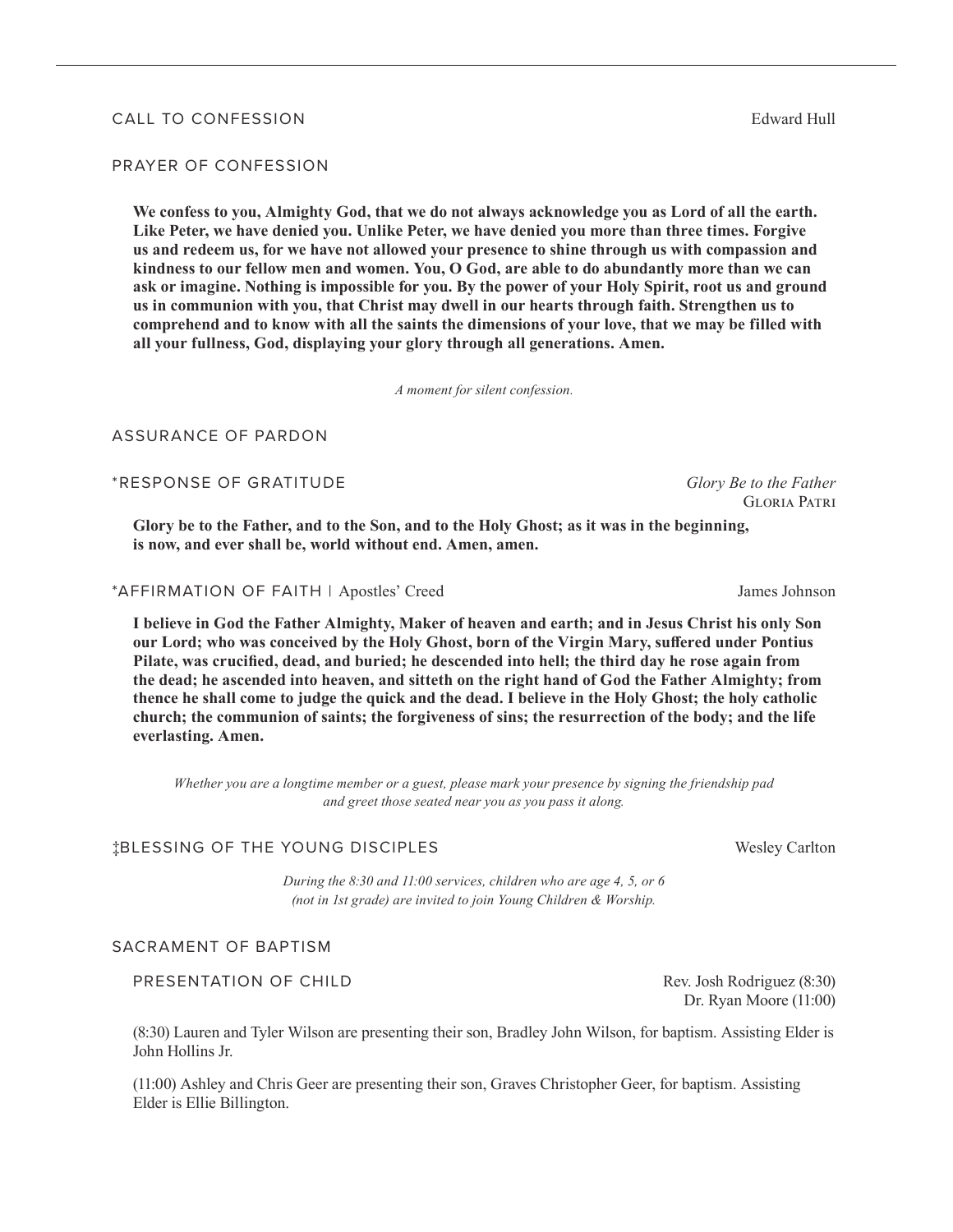### BAPTISMAL QUESTIONS

\*PRAYER OF THANKSGIVING

THE BAPTISM

### PRAYER FOR ILLUMINATION

### SCRIPTURE READING | John 21:1-19 (page 907) Matthew Hyde

1 After this Jesus revealed himself again to the disciples by the Sea of Tiberias, and he revealed himself in this way. 2 Simon Peter, Thomas (called the Twin), Nathanael of Cana in Galilee, the sons of Zebedee, and two others of his disciples were together.<sup>3</sup> Simon Peter said to them, "I am going fishing." They said to him, "We will go with you." They went out and got into the boat, but that night they caught nothing. <sup>4</sup> Just as day was breaking, Jesus stood on the shore; yet the disciples did not know that it was Jesus.<sup>5</sup> Jesus said to them, "Children, do you have any fish?" They answered him, "No." 6 He said to them, "Cast the net on the right side of the boat, and you will find some." So they cast it, and now they were not able to haul it in, because of the quantity of fish. 7 That disciple whom Jesus loved therefore said to Peter, "It is the Lord!" When Simon Peter heard that it was the Lord, he put on his outer garment, for he was stripped for work, and threw himself into the sea. <sup>8</sup> The other disciples came in the boat, dragging the net full of fish, for they were not far from the land, but about a hundred yards off. <sup>9</sup> When they got out on land, they saw a charcoal fire in place, with fish laid out on it, and bread. <sup>10</sup> Jesus said to them, "Bring some of the fish that you have just caught." <sup>11</sup> So Simon Peter went aboard and hauled the net ashore, full of large fish, 153 of them. And although there were so many, the net was not torn. 12 Jesus said to them, "Come and have breakfast." Now none of the disciples dared ask him, "Who are you?" They knew it was the Lord. 13 Jesus came and took the bread and gave it to them, and so with the fish. <sup>14</sup> This was now the third time that Jesus was revealed to the disciples after he was raised from the dead. 15 When they had finished breakfast, Jesus said to Simon Peter, "Simon, son of John, do you love me more than these?" He said to him, "Yes, Lord; you know that I love you." He said to him, "Feed my lambs." 16 He said to him a second time, "Simon, son of John, do you love me?" He said to him, "Yes, Lord; you know that I love you." He said to him, "Tend my sheep." 17 He said to him the third time, "Simon, son of John, do you love me?" Peter was grieved because he said to him the third time, "Do you love me?" and he said to him, "Lord, you know everything; you know that I love you." Jesus said to him, "Feed my sheep. <sup>18</sup> Truly, truly, I say to you, when you were young, you used to dress yourself and walk wherever you wanted, but when you are old, you will stretch out your hands, and another will dress you and carry you where you do not want to go."<sup>19</sup> (This he said to show by what kind of death he was to glorify God.) And after saying this he said to him, "Follow me."

Leader: The Word of the Lord. **All: Thanks be to God.** 

SERMON **Come As You Are** Marshall Wilt, Sabrina Russell, Braden Zeigler, Caroline Bryan

*"Now to him who is able to do far more abundantly than all that we ask.."* —Ephesians 3:20

OFFERTORY *Come As You Are*  Ben Glover, David Crowder, Matt Maher

Come out of sadness from wherever you've been. Come broken hearted, let rescue begin. Come find your mercy, oh sinner come kneel. Earth has no sorrow that heaven can't heal, so lay down your burdens; lay down your shame. All who are broken, lift up your face. Oh wanderer come home. You're not too far. So lay down your hurt, lay down your heart. Come as you are: there's hope for the hopeless and all those who've strayed. Come sit at the table, come taste the grace. There's rest for the weary, rest that endures. Earth has no sorrow that heaven can't cure, so lay down your burdens; lay down your shame. All who are broken, lift up your face. Oh wanderer come home. You're not too far. Lay down your hurt, lay down your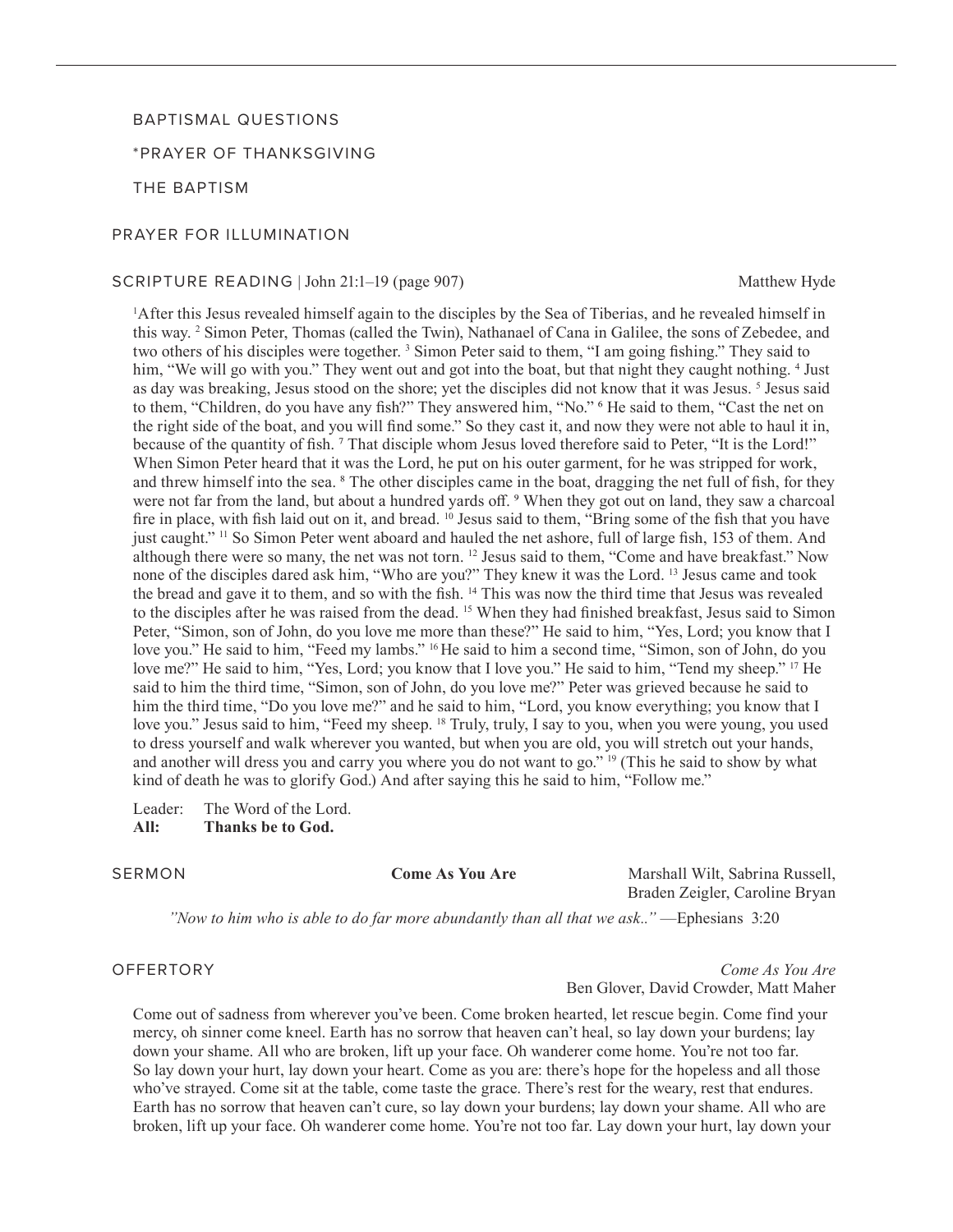heart. Come as you are. Come as you are. Fall in his arms. Come as you are. There's joy for the morning! Oh sinner be still, Earth has no sorrow that heaven can't heal. Earth has no sorrow that heaven can't heal. So lay down your burdens, lay down your shame. All who are broken, lift up your face. Oh wanderer come home. You're not too far. So lay down your hurt. Lay down your heart. Come as you are.

> *As you reflect on the Lord's goodness, you can make an offering by dropping your gift in the offering plate, texting "GIVE" to 707-475-3005, or donating online at fpcnashville.org.*

## PRAYERS OF THE PEOPLE AND THE LORD'S PRAYER FRED Fred Peters

**Our Father who art in heaven, hallowed be thy name. Thy kingdom come, thy will be done, on earth as it is in heaven. Give us this day our daily bread; and forgive us our debts, as we forgive our debtors; and lead us not into temptation, but deliver us from evil. For thine is the kingdom and the power and the glory, forever. Amen**.

\*CLOSING HYMN 730 *I Sing a Song of the Saints of God*

\*CHARGE AND BENEDICTION Rev. Adam DeVries

\*CONGREGATIONAL RESPONSE *Go, My Children, with My Blessing* 

**Go, my children, with my blessing, never alone. Waking, sleeping, I am with you, you are my own. In my love's baptismal river I have made you mine forever. Go, my children, with my blessing, you are my own.**

\*CLOSING VOLUNTARY *Guide Me, O Thou Great Jehovah*

Ar Hyd Y Nos

GRAND ISLE

Paul Manz

\* *Those who are able, please stand.* † *Latecomers may be seated.*

### PARTICIPANTS IN THE SERVICE

Adam DeVries – *Associate Pastor for Youth & Their Families* Peter Rogahn, DM – *Organist and Assistant Director of Music* Rhonda Swanson, MM – *Assistant Organist* Stephen King – G*uitar* 

### YOUTH PARTICIPANTS

*Welcome:* Jack Keller *Minute for Mission:* Max Hastings, Pierce Hill, Walker Lenderman *Scripture Readers:* Matthew Hyde, Stephen Johnson *Prayer of Confession:* Edward Hull *Affirmation of Faith:* James Johnson *Children's Time:* Hayes Bainbridge, Wesley Carlton, Cabot Hyde, Claiborne Sifford *Sermons:* Caroline Bryan, Sabrina Russell, Marshall Wilt, Braden Zeigler *Offering:* Carter Gold, Wilson Ridenour, Andrew Schramkowski *Prayers of the People:* Fred Peters

## SANCTUARY FLOWERS

Flowers in the chancel are given to the glory of God and in honor of our high school seniors.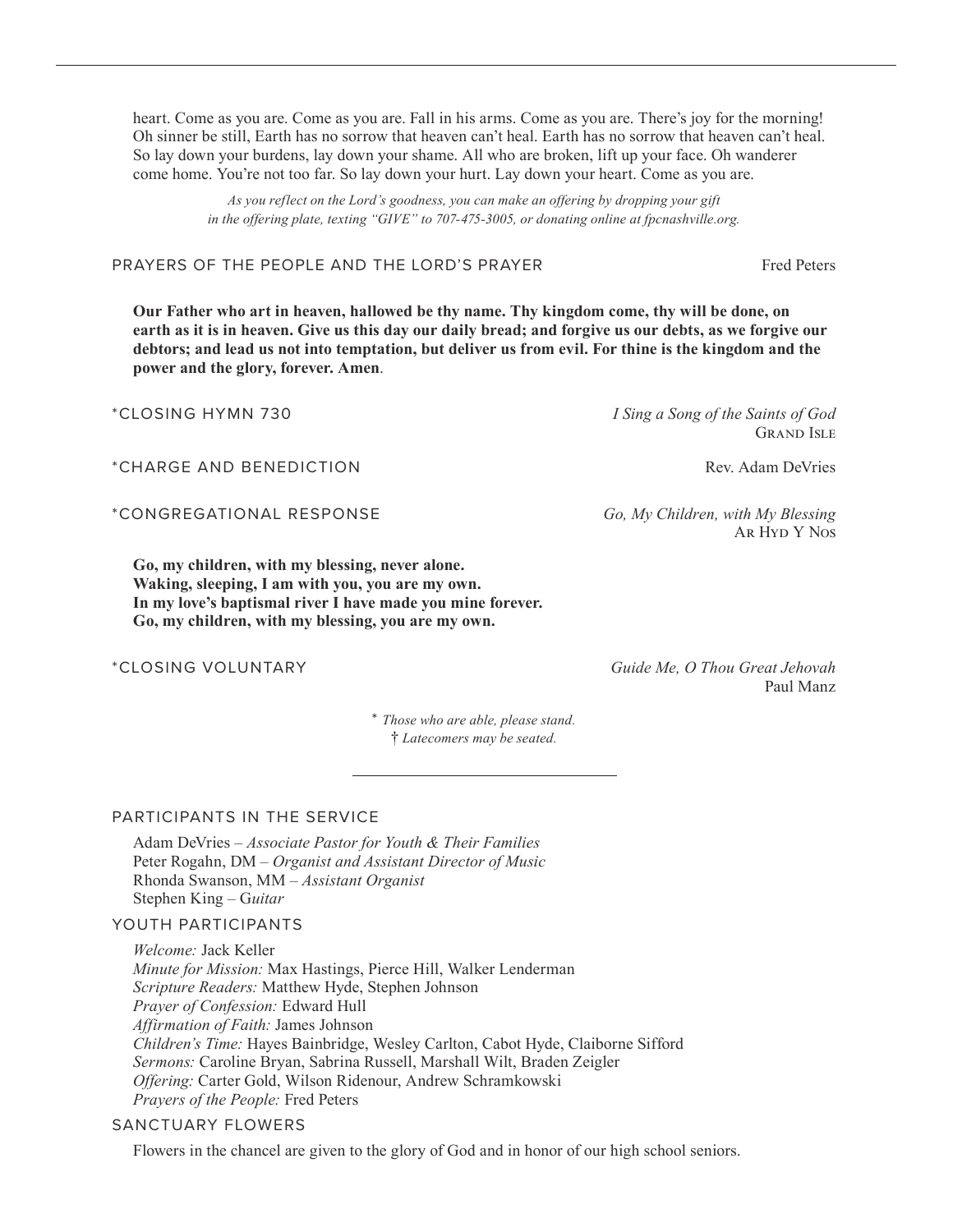### YOUTH MINISTRY SUMMER PROGRAMMING

This summer is filled with ways for youth (rising 7th–12th graders) to play, serve, connect with one another, and worship God. Whether you're at home all summer, working, or only in town for a few weeks, find a spot to join the summer fun at FPC. For more information visit linktr.ee/fpcnashyouth or contact youth@fpcnashville.org.

### WEEKLY

**Festivus Youth Group** | Wednesday nights, June 15–August 10 **Youth Sunday School** | Sundays | 9:40 a.m. **Girls Weekly Bible Study** | mid-June & July **Guys Weekly Bible Study** | mid-June & July

### SUMMER TRIPS

**Camp FPC** | rising 7th–8th grade | May 29–June 1 **Seniors Leave for West Virginia** | rising 12th grade | June 3 **West Virginia Mission Trip** | rising 9th–11th grade | June 5–10 **Barefoot Republic Camp** | rising 7th–8th grade | June 13-18 **Mystery Trip** | graduated seniors | June 24–June 28

### SPECIAL EVENTS

**Sounds Game** | Friday, June 24 **Top Golf** | Friday, July 1 **Girls Lake Trip** | Friday & Saturday, July 8–9 **Guys St. Louis Trip** | Friday & Saturday, July 8–9 **Skate Night** | Thursday, July 14 **Ocoee Rafting Day Trip** | Saturday, July 16 **Mario Kart Melee** | Thursday, July 21 **GoKart Fest** | Friday, July 29 **Dollywood Day Trip** | Monday, August 1 **NaCoMe Retreat** | Saturday & Sunday, August 6–7 **End of Summer Movie Night** | Monday, August 8

### MUSIC NOTES

*Come As You Are* by Ben Glover | David Crowder | Matt Maher © 2014 Ariose Music (Admin. by Capitol CMG Publishing) sixsteps Music (Admin. by Capitol CMG Publishing) Thankyou Music (Admin. by Capitol CMG Publishing) Valley Of Songs Music (Admin. by Capitol CMG Publishing) worshiptogether.com songs (Admin. by Capitol CMG Publishing) For use solely with the SongSelect® Terms of Use. All rights reserved. www.ccli.com CCLI License # 1121456.

*I Sing a Song of the Saints of God* (Three Cincinnati Improvisations: II. Improvisation on 'Grand Isle' from A Gerre Hancock Organ Album by Gerre Hancock, transcribed by Todd Wilson. Oxford University Press, 2022) All rights reserved. OneLicense.net License #A-714895.

*Guide Me, O Thou Great Jehovah* (Cwm Rhondda) Paul Manz Publishing info: God of Grace [CWM RHONDDA] from the organ collection, Ten Chorale Improvisations, Set 5 #97826 10-355 Copyright (C) 1974, 1989, and 2011 Birnamwood Publications (ASCAP), a division of MorningStar Music Publishers, Inc. All rights reserved. OneLicense.net License #A-714895.

### COVER IMAGE

Duccio di Buoninsegna, *Appearance on Lake Tiberias*, between 1308 and 1311, tempera on wood, 14.3 in. x 18.7 in., Museo dell'Opera metropolitana del Duomo, Sienna, https://commons.wikimedia.org/wiki/File:Duccio\_di\_Buoninsegna\_-\_Appearance\_on\_Lake\_ Tiberias - WGA06736.jpg.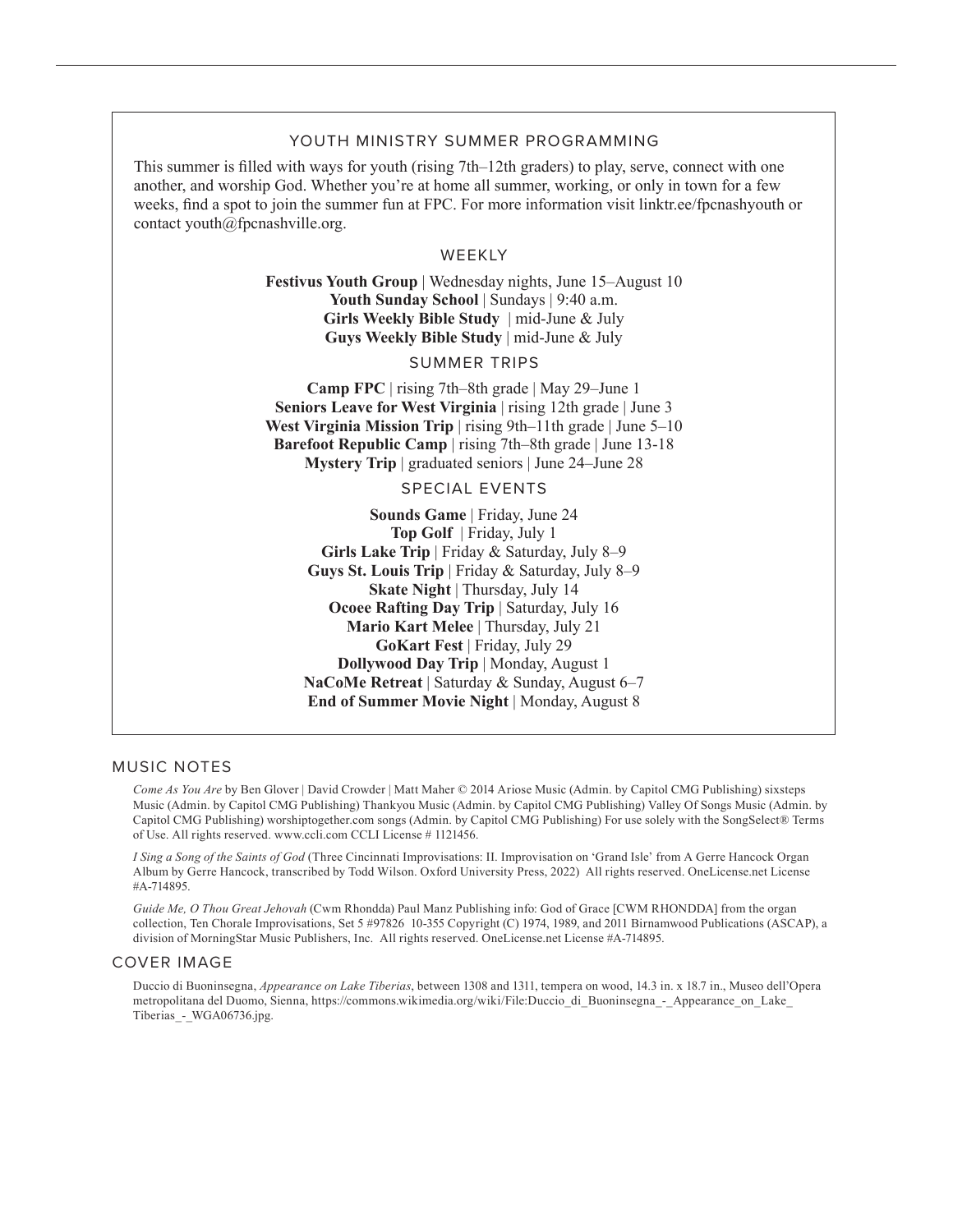### **Presbyterian Women Spring Gathering | May 10 | 6:00 p.m. | Home of Mary Barfield | Cost: \$20**

The Presbyterian Women Spring Gathering is a time for fellowship and reflection on the past year. Join us Tuesday, May 10, as we enjoy dinner together, thank our outgoing leadership, welcome our new leaders and incoming moderator, and name the recipient of the PW Lifetime Achievement Award. Please note that parking is not available at the Barfield home; shuttles will be provided from the parking area across from Belle Meade Country Club. Find the complete parking information at linktr.ee/fpcnashville. Today is the last day to register, and we will accept in-person registrations in Courtenay Hall between morning worship services, or you can register online linktr.ee/fpcnashville.

**New Sunday School Led by Stuart and Josh | Sundays, May 1–June 26 | 9:45 a.m. | Stanford Chapel**  Beginning this Sunday, Dr. Stuart Gordon and Rev. Josh Rodriguez will teach a class titled *Reasons to Believe (or Not): Faith Among Vampires*. Using the Netflix series *Midnight Mass*, we will look at the life of Riley Flynn, a young adult who has lost his childhood faith. Each week's class will feature scripture, cultural analysis, and reflection on Christian mission. Riley Flynn wrestles with all the issues that Christians encounter in our day: the reality of evil, the presence of people of other faiths, the "disenchantment" of the world in this age of science, sensitivity to the abuses of religious power, and the question of personal autonomy in matters of identity. Stuart and Josh invite you to join them in the Stanford Chapel in May and June for this special study. Find the full listing of Sunday School classes at linktr.ee/fpcnashville.

**One-Day Inquirers Class | Saturday, May 14 | 9:00 a.m.–1:00 p.m. | Jones Session Room — The next** Inquirers Class will be offered as a morning retreat on Saturday, May 14. If you are interested in joining the class or just learning more about membership at First Presbyterian, reach out to Rev. Sarah Bird Kneff (sbird@ fpcnashville.org).

**Karen Fitts Retirement Celebration | Sunday, May 22 | 12:00 p.m. | Courtenay Hall — The entire** congregation is invited to join us following worship as we honor Karen Fitts for her faithful service as Nursery Coordinator. Light refreshments will be served.

**Spring Worship on the Porch | Sundays through May 22 | 5:30 p.m. | Front Porch** — On Sunday evenings this spring, Rev. Sarah Bird Kneff and Rev. Josh Rodriguez lead a family-friendly worship service outdoors in front of the Sanctuary. Rooted in the Reformed tradition, Raquel Warchol leads contemporary worship music for all ages. Bring a picnic blanket or your favorite lawn chair. In the event of inclement weather, the service will be held in Stanford Chapel.

**Shop at Bookmarks, Our Church Bookstore** — FPC's bookstore is open every Sunday morning from 9:30 a.m. to noon and is located across from Courtenay Hall. Check out the selections they have by church member authors, as well as greeting cards, books for children and adults, and gift items. The Pastor Picks section includes books recommended by our pastoral staff. Proceeds support the mission efforts of Presbyterian Women.

**Officer Nominations** — The Officer Nominating Committee is soliciting recommendations from the members of First Presbyterian Church for persons to be considered to serve in the offices of Elder and Deacon for the Class of 2025. Please prayerfully consider submitting a recommendation for this important and vital service for your church. The deadline for recommending nominees is May 1, 2022. To submit a nomination, find an online form at linktr.ee/fpcnashville or a printed form on the tables in the Narthex and Hospitality Center.

**Employment Opportunities** — First Presbyterian Church is accepting applications for the following open positions: Youth Director, Human Resources Coordinator, Graphic Designer/Creative Coordinator, Communications Manager, Nursery Coordinator, Nursery Attendants, and Early Preschool Educators/ Support Educators (school-year schedule). Read more about these positions and learn how to apply by visiting fpcnashville.org/work-us/.

**Children's Education Hour Location Changes —** Programming for 1st–6th graders has moved from the Enrichment Center to classrooms in the Oak Hill School C-Wing during the Education Hour (9:45–10:45 a.m.). After hearing helpful feedback from families, the Children's Ministry team has adjusted the Sunday morning locations to reestablish relationships within grade levels, reconnect with parent volunteers, and meet the needs of parents with children in Bible Time and nursery care. Below is an outline of where different ages will be during the Sunday School hour:

| 1st grade   Room C 101 | 3rd grade   Room C 110 | $5th$ g |
|------------------------|------------------------|---------|
| 2nd grade   Room C 109 | 4th grade   Room C 112 | 6th g   |

**5th grade | Room C 114 6th grade | Room C 104**